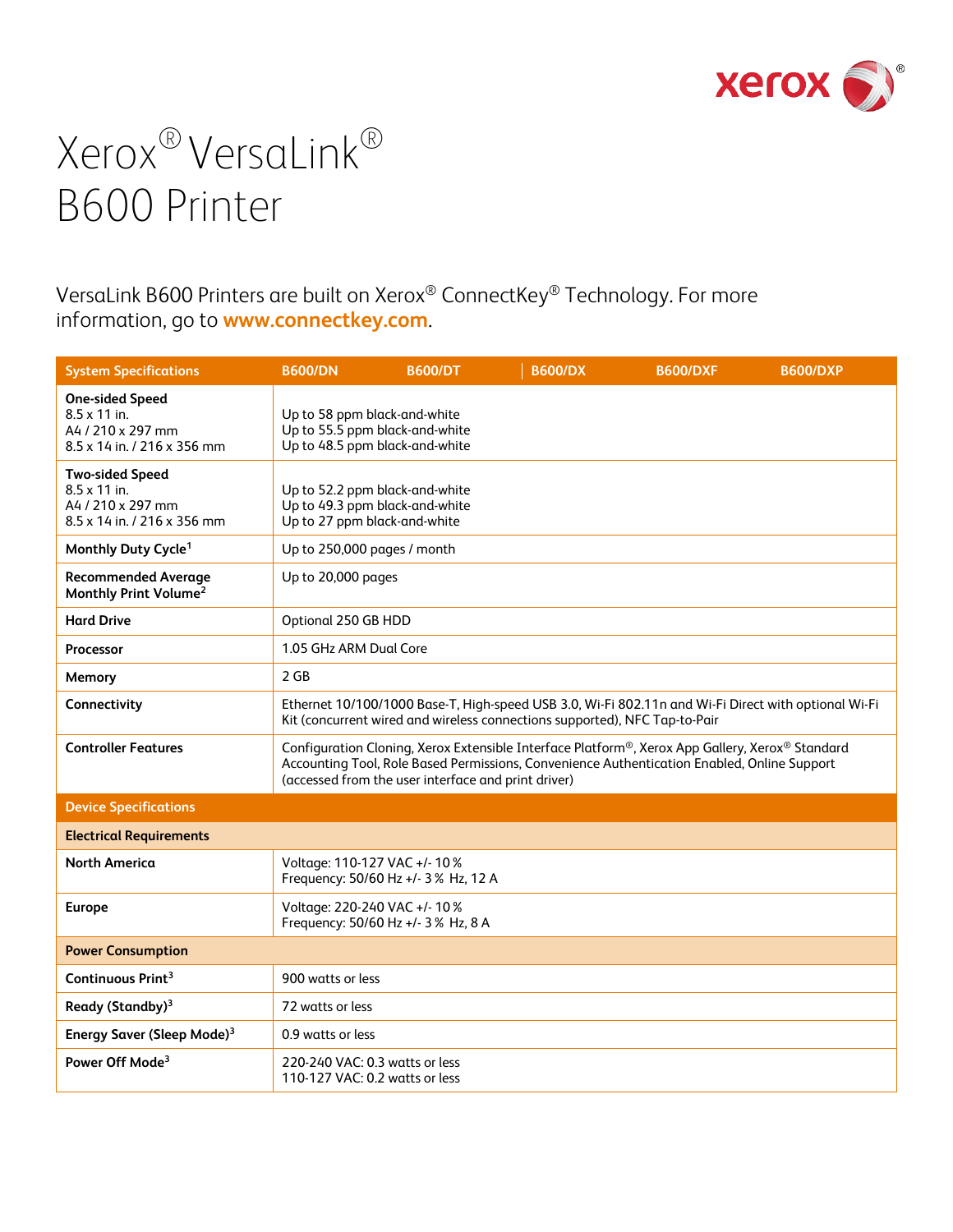| <b>Operating Environment</b>                       |                                                  |                      |                      |                       |
|----------------------------------------------------|--------------------------------------------------|----------------------|----------------------|-----------------------|
| <b>Required Temperature Range</b><br>(Storage)     | 32° to 95° F / 0° to 35° C                       |                      |                      |                       |
| <b>Required Temperature Range</b><br>(Operating)   | 50 to 90° F / 10 to 32° C                        |                      |                      |                       |
| <b>Required Relative Humidity</b>                  | 15% to 85%                                       |                      |                      |                       |
| <b>Sound Power Levels</b><br>Runnina<br>Standby    | $70$ dB( $a$ ) or less<br>$42 dB(a)$ or less     |                      |                      |                       |
| <b>Sound Pressure Levels</b><br>Running<br>Standby | 56.8 $dB(a)$ or less<br>$27.1$ dB( $a$ ) or less |                      |                      |                       |
| Warm up (from Sleep Mode)                          | Less than 47 seconds                             |                      |                      |                       |
| <b>Boot Time</b>                                   | Less than 79 seconds                             |                      |                      |                       |
| <b>Dimensions and Weight</b><br>(Unpackaged)       | Width                                            | <b>Depth</b>         | <b>Height</b>        | Weight                |
| <b>B600/DN</b>                                     | 16.8 in. / 427.4 mm                              | 18.3 in. / 465.5 mm  | 17.5 in. / 443.4 mm  | 49.2 lb. / 22.3 kg    |
| <b>B600/DT</b>                                     | 16.8 in. / 427.4 mm                              | 18.3 in. / 465.5 mm  | 22.3 in. / 566.4 mm  | 63.8 lb. / 28.9 kg    |
| <b>B600/DX</b>                                     | 16.8 in. / 427.4 mm                              | 18.3 in. / 465.5 mm  | 35.5 in. / 902.4 mm  | 92.5 lb. / 42 kg      |
| <b>B600/DXF</b>                                    | 16.8 in. / 427.4 mm                              | 18.3 in. / 465.5 mm  | 45.3 in. / 1150.4 mm | 107.5 lb. / 48.8 kg   |
| <b>B600/DXP</b>                                    | 16.8 in. / 427.4 mm                              | 18.3 in. / 465.5 mm  | 45.3 in. / 1150.4 mm | 104.2 lb. / 47.3 kg   |
| 550-sheet Tray                                     | 16.5 in. / 420 mm                                | 10.4 in. / 464.5 mm  | 4.8 in. / 123 mm     | 14.6 lb. / 6.6 kg     |
| <b>High Capacity Feeder</b>                        | 28.5 in. / 724.2 mm                              | 30.4 in. / 772.1 mm  | 18 in. / 459 mm      | 43.3 lb. / 19.7 kg    |
| <b>Stand</b>                                       | 28.5 in. / 724.2 mm                              | 30.4 in. / 772.1 mm  | 13.2 in. / 336 mm    | 37 lb. / 16.6 kg      |
| <b>Caster Base</b>                                 | 28.5 in. / 724.2 mm                              | 30.4 in. / 772.1 mm  | 3.5 in. / 90 mm      | 18.7 lb. / 8.5 kg     |
| <b>Mailbox</b>                                     | 17.7 in. / 450.8 mm                              | 18.8 in. / 477.6 mm  | 9.8 in. / 248.0 mm   | 11.7 lb. / 5.3 kg     |
| <b>Finisher</b>                                    | 17.7 in. / 450.8 mm                              | 16.2 in. / 411.0 mm  | 9.8 in. / 248.0 mm   | 15 lb. / 6.8 kg       |
| <b>Dimensions and Weight</b><br>(Packaged)         | Width                                            | <b>Depth</b>         | <b>Height</b>        | Weight                |
| <b>B600/DN</b>                                     | 22.8 in / 580 mm                                 | 25 in / 634 mm       | 23.9 in / 607 mm     | 61.6 lb / 28 kg       |
| <b>B600/DT</b>                                     | 25 in. / 635 mm                                  | 27 in. / 685.8 mm    | 48 in. / 1219.2 mm   | 120.34 lbs. / 54.7 kg |
| <b>B600/DX</b>                                     | 28 in. / 711.2 mm                                | 48.5 in. / 1231.9 mm | 51 in. / 1295.4 mm   | 190.3 lbs. / 86.5 kg  |
| <b>B600/DXF</b>                                    | 28 in. / 711.2 mm                                | 48.5 in. / 1231.9 mm | 51 in. / 1295.4 mm   | 209.5 lbs. / 95.2 kg  |
| <b>B600/DXP</b>                                    | 28 in. / 711.2 mm                                | 48.5 in. / 1231.9 mm | 51 in. / 1295.4 mm   | 207.5 lbs. / 94.3 kg  |
| 550-sheet Tray                                     | 21 in / 535 mm                                   | 23 in / 584 mm       | 9.8 in / 248 mm      | 18.7 lb. / 8.5 kg     |
| <b>High Capacity Feeder</b>                        | 22.4 in / 568 mm                                 | 26.1 in / 663 mm     | 28 in / 711 mm       | 79.4 lb. / 38 kg      |
| Stand                                              | 23 in / 584 mm                                   | 24.8 in / 629 mm     | 23.5 in / 597 mm     | 57.3 lb. / 28 kg      |
| <b>Caster Base</b>                                 | 23 in / 585 mm                                   | 24.4 in / 619 mm     | 13 in / 330 mm       | 39.7 lb. / 18 kg      |
| Mailbox                                            | 22.6 in / 573 mm                                 | 20.4 in / 518 mm     | 15.2 in / 386 mm     | 16.3 lb. / 7.8 kg     |
| Finisher                                           | 22.6 in / 573 mm                                 | 15.7 in / 398 mm     | 15.2 in / 386 mm     | 18.6 lb. / 8.8 kg     |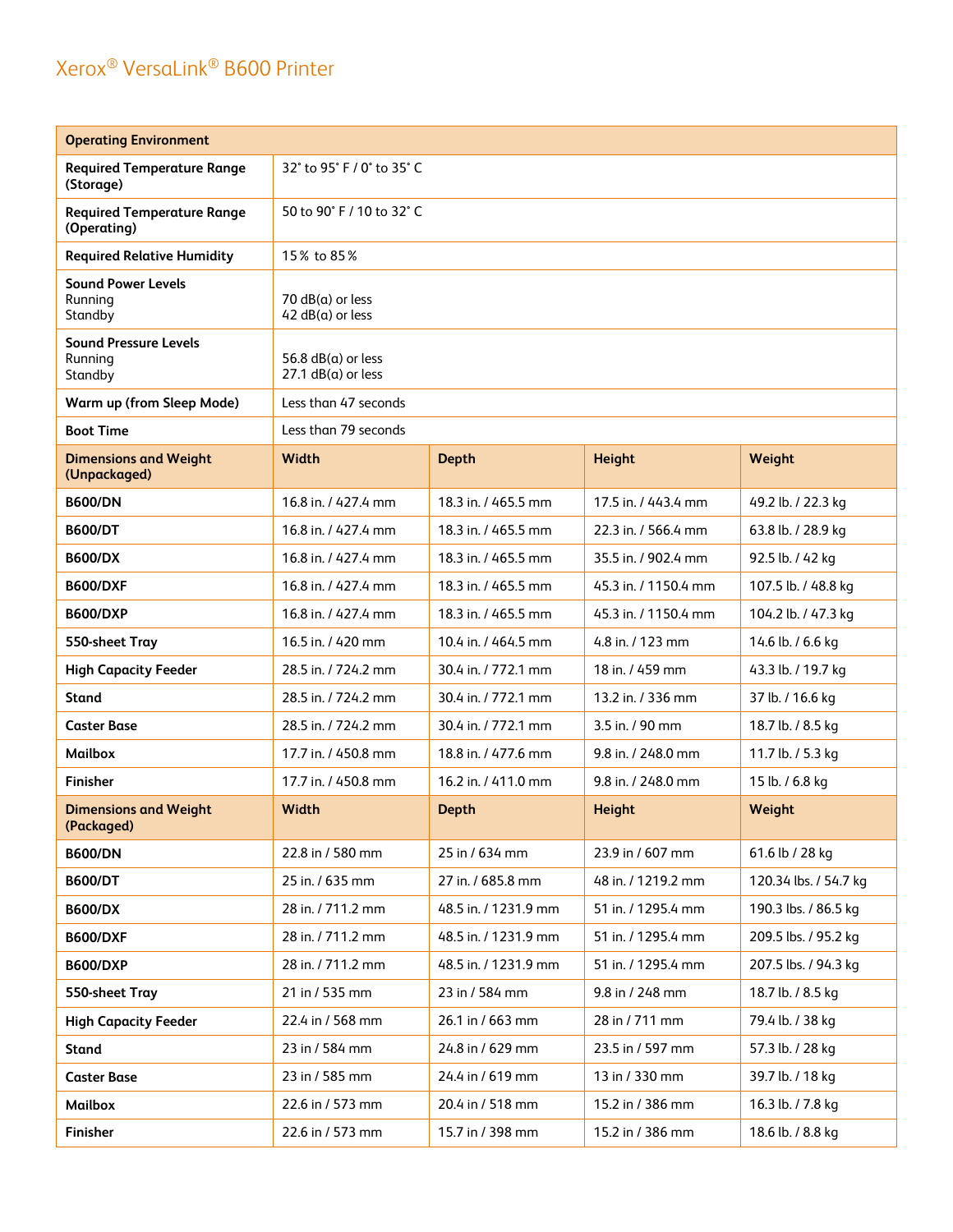| <b>Wireless Network Adapter</b><br>(Wi-Fi Kit)                                          | 7.4 in / 188 mm                                                                                                                                                                                                                                                                                                                                                                                                    | 5.4 in / 136 mm                                                                                                                                                                                                                                                                            | 2.2 in / 55 mm | 1.05 lb. / 0.1 kg |
|-----------------------------------------------------------------------------------------|--------------------------------------------------------------------------------------------------------------------------------------------------------------------------------------------------------------------------------------------------------------------------------------------------------------------------------------------------------------------------------------------------------------------|--------------------------------------------------------------------------------------------------------------------------------------------------------------------------------------------------------------------------------------------------------------------------------------------|----------------|-------------------|
| <b>Hard Drive</b>                                                                       | 4.5 in $/$ 116 mm                                                                                                                                                                                                                                                                                                                                                                                                  | 1.8 in / 46 mm                                                                                                                                                                                                                                                                             | 7 in / 178 mm  | 0.4 lb. / 0.18 kg |
| <b>Certifications</b>                                                                   |                                                                                                                                                                                                                                                                                                                                                                                                                    |                                                                                                                                                                                                                                                                                            |                |                   |
| To view the latest list of certifications, go to www.xerox.com/OfficeCertifications.    |                                                                                                                                                                                                                                                                                                                                                                                                                    |                                                                                                                                                                                                                                                                                            |                |                   |
| <b>Print</b>                                                                            |                                                                                                                                                                                                                                                                                                                                                                                                                    |                                                                                                                                                                                                                                                                                            |                |                   |
| First-print-out Time                                                                    | As fast as 6.3 seconds                                                                                                                                                                                                                                                                                                                                                                                             |                                                                                                                                                                                                                                                                                            |                |                   |
| <b>Print Resolution</b>                                                                 | Up to 1200 x 1200 dpi                                                                                                                                                                                                                                                                                                                                                                                              |                                                                                                                                                                                                                                                                                            |                |                   |
| <b>Page Description Languages</b>                                                       | PCL <sup>®</sup> 5e, 6<br><b>PDF</b><br><b>XPS</b><br><b>TIFF</b><br><b>JPEG</b><br>HP-GL<br>Adobe <sup>®</sup> PostScript <sup>®</sup> 3 <sup>™</sup>                                                                                                                                                                                                                                                             |                                                                                                                                                                                                                                                                                            |                |                   |
| <b>Maximum Print Area</b>                                                               | 4 mm from lead edge of paper, 2 mm from Side and Trail edges of paper                                                                                                                                                                                                                                                                                                                                              |                                                                                                                                                                                                                                                                                            |                |                   |
| <b>Print Features</b>                                                                   | <b>Application Defaults</b><br><b>Bi-directional Real-time Status</b><br><b>Booklet Creation</b><br>Draft Mode<br>Job Identification<br>Job Monitoring<br><b>Personal Print</b><br>Print from USB<br>Sample Set<br>Saved Job<br>Scaling<br>Secure Print<br><b>Skip Blank Pages</b><br><b>Store and Recall Driver Settings</b><br>Two-sided Printing (as default)<br>Xerox <sup>®</sup> Earth Smart Driver Settings |                                                                                                                                                                                                                                                                                            |                |                   |
| <b>Print from USB</b>                                                                   | Allows walk-up printing from Type A USB port<br>Supported file formats: PDF, JPEG, TIFF, XPS                                                                                                                                                                                                                                                                                                                       | Supports direct printing from computer via Type B USB port                                                                                                                                                                                                                                 |                |                   |
| <b>Operating Systems</b>                                                                | Windows®, 7, 8, 10, Server 2000, Server 2003, Server 2008, Server 2008 R2 Server 2012<br>Mac OS <sup>®</sup> version 10.10, 10.11, 10.12<br>Citrix<br>Redhat <sup>®</sup> Enterprise<br>Linux <sup>®</sup><br>IBM® AIX® 7.2<br>HP-UX <sup>®</sup> 11iv3<br>Oracle <sup>®</sup> Solaris 11.3<br>Fedora Core 24<br>SUSE <sup>®</sup> 13.2                                                                            |                                                                                                                                                                                                                                                                                            |                |                   |
| <b>Fonts</b>                                                                            | PostScript fonts: 136<br>PCL fonts: 83                                                                                                                                                                                                                                                                                                                                                                             |                                                                                                                                                                                                                                                                                            |                |                   |
| <b>Network Scanning - Software Solutions</b>                                            |                                                                                                                                                                                                                                                                                                                                                                                                                    |                                                                                                                                                                                                                                                                                            |                |                   |
| Xerox <sup>®</sup> ConnectKey <sup>®</sup> Apps<br>(Found at the Xerox® App<br>Gallery) |                                                                                                                                                                                                                                                                                                                                                                                                                    | Increase user productivity by simplifying and shortening everyday tasks. Unlike traditional software,<br>ConnectKey Apps do not require a dedicated server, PC or IT resource. Instead, simply download these<br>lightweight, serverless ConnectKey Apps to the ConnectKey-enabled device. |                |                   |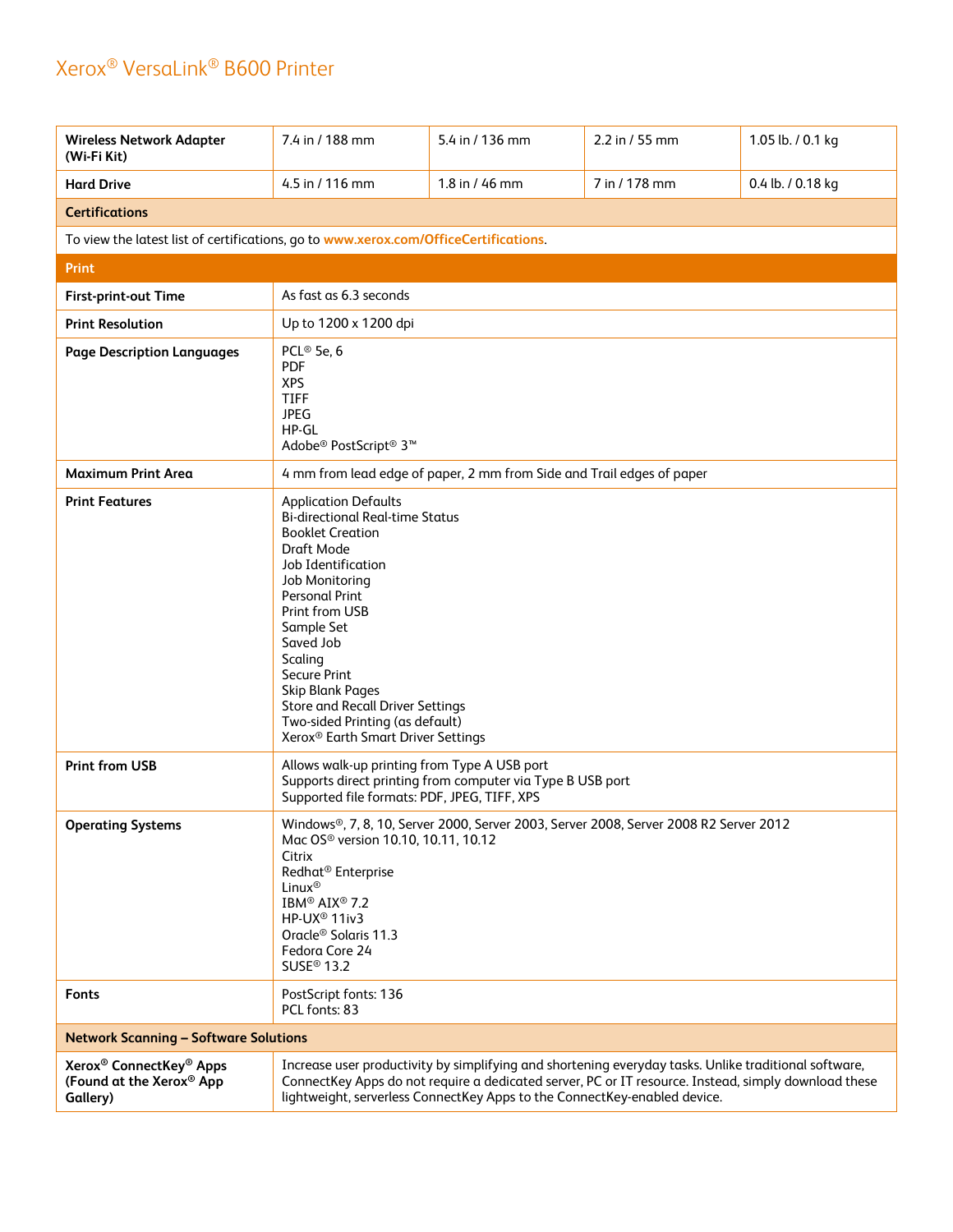| <b>Mobile Solutions and Mobile Device Apps</b>                                                                              |                                                                                                                                                                                                                                                                                                                                                                                                                                                                                                                                                                                                                                                                  |  |  |
|-----------------------------------------------------------------------------------------------------------------------------|------------------------------------------------------------------------------------------------------------------------------------------------------------------------------------------------------------------------------------------------------------------------------------------------------------------------------------------------------------------------------------------------------------------------------------------------------------------------------------------------------------------------------------------------------------------------------------------------------------------------------------------------------------------|--|--|
| Xerox <sup>®</sup> Mobile Express Driver <sup>®</sup>                                                                       | Makes it easy for mobile users to find, use and manage Xerox® and non-Xerox® devices in every new<br>location. Plug into a new network, and Mobile Express Driver automatically discovers available printers<br>and provides status and capability information. Save a list of "favorite" printers for each location, store<br>application print settings for use on any printer in any network, and greatly reduce mobile support calls<br>to IT.                                                                                                                                                                                                               |  |  |
| Xerox <sup>®</sup> Global Print Driver <sup>®</sup>                                                                         | A truly universal print driver that lets IT administrators install, upgrade and manage Xerox® and non-<br>Xerox <sup>®</sup> devices from a single driver. It provides a consistent, easy-to-use interface for end-users,<br>reducing the number of support calls, and simplifying print services management.                                                                                                                                                                                                                                                                                                                                                    |  |  |
| Apple <sup>®</sup> AirPrint <sup>®</sup>                                                                                    | Print email, photos and important office documents directly from an Apple iPhone® or iPad® with no<br>drivers to install and no cables to connect. With AirPrint, an iPhone or iPad automatically locates and<br>connects to the AirPrint-enabled device over the office Wi-Fi network.                                                                                                                                                                                                                                                                                                                                                                          |  |  |
| Google Cloud Print <sup>™</sup>                                                                                             | Google Cloud Print connects print devices to the web, enabling users to print the applications they use<br>every day from smartphones, tablets, Chromebook <sup>™</sup> notebook computers and any other web-<br>connected device.                                                                                                                                                                                                                                                                                                                                                                                                                               |  |  |
| Xerox <sup>®</sup> Print Service Plug-in for<br>Android <sup>™</sup> (Free at Google Play <sup>™</sup><br>Store)            | The Xerox® Print Service Plug-in for Android KitKat (4.4 or greater) devices streamlines mobile printing<br>without third-party apps or additional print drivers. You can easily print photos, Web pages and<br>documents when your mobile device is connected to multifunction printers using a wireless network. A<br>robust print option set includes two-sided printing, stapling and secure code release. A free download is<br>available from the Google Play™ store.                                                                                                                                                                                      |  |  |
| Xerox <sup>®</sup> Print Management<br>and Mobility Suite, Xerox®<br><b>Print Management and</b><br><b>Mobility Service</b> | Xerox <sup>®</sup> Print Management and Mobility Suite is a modular set of workflows designed to save customers<br>time and money by providing effective control over their print fleet, while enabling worker productivity<br>and mobility through a set of robust workflows. Xerox enables ultimate customer flexibility by offering<br>these capabilities in both an on-premises server version and with a cloud based-version of this solution.                                                                                                                                                                                                              |  |  |
| <b>Security</b>                                                                                                             |                                                                                                                                                                                                                                                                                                                                                                                                                                                                                                                                                                                                                                                                  |  |  |
| <b>Standard Security Features</b>                                                                                           | <b>Firmware Verification</b><br><b>Security Certificate Management</b><br>Automatic Self-Signed Certificate Creation<br>Certificate Revocation List (CRL)/Online Certificate Status Protocol (OCSP)<br><b>Certificate Path Validation</b><br>Immediate Disk Overwrite (optional HDD)<br>AES 256-bit Encryption<br>FIPS 140-2<br>TLS/SSL<br>SNMP <sub>v3</sub><br>Smart Card Enablement (CAC/PIV/.NET)<br>Detection of external program falsification (XCP Plug-in)<br><b>Network Authentication</b><br><b>Access Controls</b><br><b>Role Based Permissions</b><br>Domain Filtering<br>IP Address Filtering<br>Port Filtering<br>Audit Log<br><b>Secure Print</b> |  |  |
| <b>Accounting</b>                                                                                                           |                                                                                                                                                                                                                                                                                                                                                                                                                                                                                                                                                                                                                                                                  |  |  |
| <b>Xerox<sup>®</sup> Standard Accounting / Network Accounting (Standard)</b>                                                |                                                                                                                                                                                                                                                                                                                                                                                                                                                                                                                                                                                                                                                                  |  |  |
| <b>Tracking</b>                                                                                                             | Print usage                                                                                                                                                                                                                                                                                                                                                                                                                                                                                                                                                                                                                                                      |  |  |
| Accounting                                                                                                                  | Up to 9,999 User Accounts with HDD installed<br>1,000 User Accounts without HDD installed (User ID)<br>Up to 500 General Accounts (Client)                                                                                                                                                                                                                                                                                                                                                                                                                                                                                                                       |  |  |
| <b>Features</b>                                                                                                             | • Administrator can manage the feature via the Web User Interface or device control panel in tools.<br>• Administrator has the ability to import or export user accounts, Group Accounts, General Accounts<br>and User limits via an industry standard CSV file.                                                                                                                                                                                                                                                                                                                                                                                                 |  |  |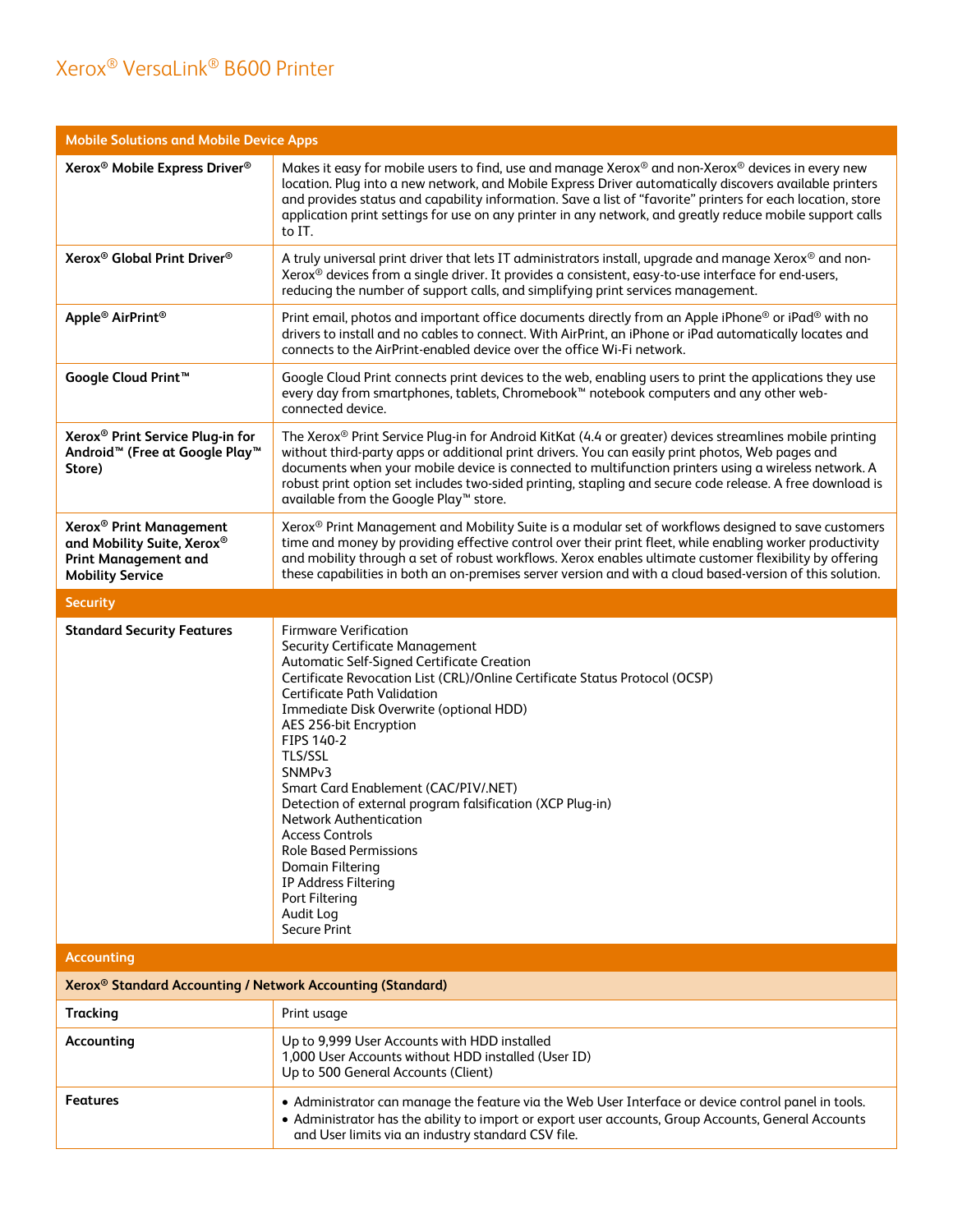| Accounting Options - Network Accounting (Allows central server to manage all accounting) |                                                                                                                                                                                                                                                                                                                                                                                                                                                                                                                                                                                                                                                                       |  |  |
|------------------------------------------------------------------------------------------|-----------------------------------------------------------------------------------------------------------------------------------------------------------------------------------------------------------------------------------------------------------------------------------------------------------------------------------------------------------------------------------------------------------------------------------------------------------------------------------------------------------------------------------------------------------------------------------------------------------------------------------------------------------------------|--|--|
|                                                                                          | • Enhanced network accounting with up to the minute data on how the system is being used<br>• Comprehensive management and enterprise scale tracking and reporting of print usage<br>. Numerous solutions are available through Xerox Alliance Partners. For details visit www.xerox.com<br>• Security enhancements with the addition of HTTPS protocol support<br>• Device requests account authentication from third party server enabling larger databases of users<br>and accounts<br>• Accept Authentication Login at control panel and pass to third party Networking Account<br>• Interface with third party accounting terminal for accounting user interface |  |  |
| <b>Paper Handling</b>                                                                    |                                                                                                                                                                                                                                                                                                                                                                                                                                                                                                                                                                                                                                                                       |  |  |
| <b>Bypass Tray</b>                                                                       |                                                                                                                                                                                                                                                                                                                                                                                                                                                                                                                                                                                                                                                                       |  |  |
| Capacity <sup>4</sup>                                                                    | 150 sheets                                                                                                                                                                                                                                                                                                                                                                                                                                                                                                                                                                                                                                                            |  |  |
| <b>Sizes</b>                                                                             | Custom sizes: 3 x 5 in. to 8.5 x 14 in. / 76 x 127 mm to 216 x 356 mm                                                                                                                                                                                                                                                                                                                                                                                                                                                                                                                                                                                                 |  |  |
| Weights                                                                                  | 16 lb. to 80 lb. cover / 60 to 220 gsm                                                                                                                                                                                                                                                                                                                                                                                                                                                                                                                                                                                                                                |  |  |
| <b>Media Types</b>                                                                       | Plain Paper<br>Bond<br>Punched<br>Pre-Printed<br>Recycled<br>Envelopes<br>Labels<br>Lightweight Card Stock<br><b>Card Stock</b><br>Letterhead<br>Custom 1 - 5                                                                                                                                                                                                                                                                                                                                                                                                                                                                                                         |  |  |
| Tray 1                                                                                   |                                                                                                                                                                                                                                                                                                                                                                                                                                                                                                                                                                                                                                                                       |  |  |
| Capacity <sup>4</sup>                                                                    | 550 sheets                                                                                                                                                                                                                                                                                                                                                                                                                                                                                                                                                                                                                                                            |  |  |
| <b>Sizes</b>                                                                             | Custom sizes: 3 x 7.5 in. to 8.5 x 14 in./76.2 x 190 mm to 216 x 356 mm                                                                                                                                                                                                                                                                                                                                                                                                                                                                                                                                                                                               |  |  |
| Weights                                                                                  | 16 lb. to 80 lb. cover / 60 to 220 gsm                                                                                                                                                                                                                                                                                                                                                                                                                                                                                                                                                                                                                                |  |  |
| <b>Media Types</b>                                                                       | Pre-Printed<br>Recycled<br>Envelopes (Tray 1 only)<br>Labels<br>Lightweight Card Stock<br><b>Card Stock</b><br>Letterhead<br>Custom 1 - 5                                                                                                                                                                                                                                                                                                                                                                                                                                                                                                                             |  |  |
| Up to 4 Additional Trays (Optional - 1 Additional Tray standard on DT)                   |                                                                                                                                                                                                                                                                                                                                                                                                                                                                                                                                                                                                                                                                       |  |  |
| Capacity <sup>4</sup>                                                                    | 550 sheets                                                                                                                                                                                                                                                                                                                                                                                                                                                                                                                                                                                                                                                            |  |  |
| <b>Sizes</b>                                                                             | Custom sizes: 3 x 7.5 in. to 8.5 x 14 in./76.2 x 190 mm to 216 x 356 mm                                                                                                                                                                                                                                                                                                                                                                                                                                                                                                                                                                                               |  |  |
| Weights                                                                                  | 16 lb. to 80 lb. cover / 60 to 220 gsm                                                                                                                                                                                                                                                                                                                                                                                                                                                                                                                                                                                                                                |  |  |
| <b>Media Types</b>                                                                       | Pre-Printed<br>Recycled<br>Envelopes (Tray 1 only)<br>Labels<br>Lightweight Card Stock<br><b>Card Stock</b><br>Letterhead<br>Custom 1 - 5                                                                                                                                                                                                                                                                                                                                                                                                                                                                                                                             |  |  |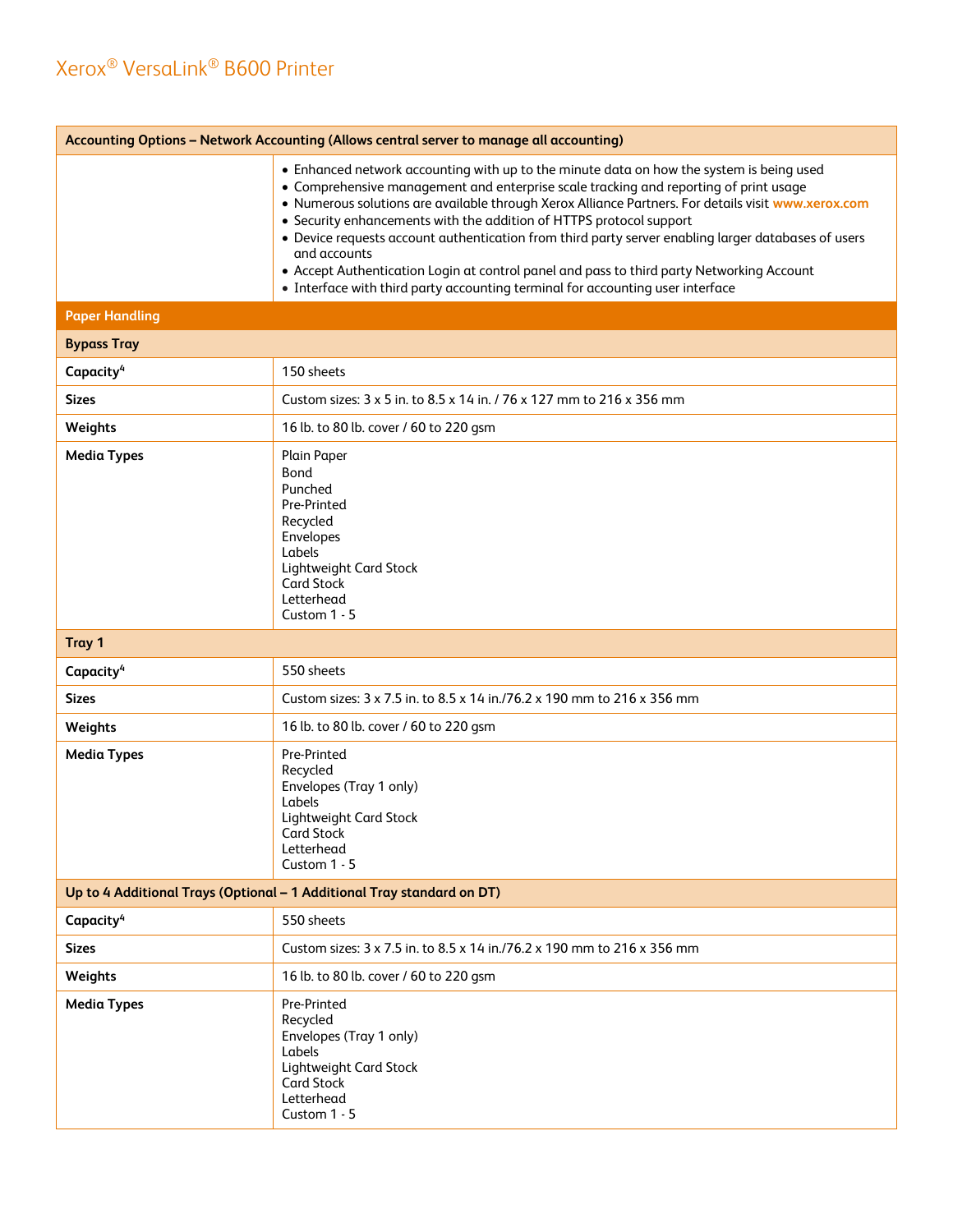| High Capacity Feeder (Standard on DX, DXF and DXP; optional on DN, DT) (Can be combined with up to 1 Additional Tray) |                                                                                                                                                                                                                                                                                                                                                                                                                                               |  |  |
|-----------------------------------------------------------------------------------------------------------------------|-----------------------------------------------------------------------------------------------------------------------------------------------------------------------------------------------------------------------------------------------------------------------------------------------------------------------------------------------------------------------------------------------------------------------------------------------|--|--|
| Capacity <sup>4</sup>                                                                                                 | 2000 sheets                                                                                                                                                                                                                                                                                                                                                                                                                                   |  |  |
| <b>Sizes</b>                                                                                                          | Standard sizes: A4 SEF, Letter SEF                                                                                                                                                                                                                                                                                                                                                                                                            |  |  |
| Weights                                                                                                               | 16 lb. to 65 lb. cover / 60 to 176 gsm                                                                                                                                                                                                                                                                                                                                                                                                        |  |  |
| <b>Types</b>                                                                                                          | Plain Paper<br><b>Bond</b><br>Punched<br>Pre-Printed<br>Recycled<br>Lightweight Card Stock<br>Letterhead<br>Custom 1 - 5                                                                                                                                                                                                                                                                                                                      |  |  |
| <b>Total Paper Capacity<sup>4</sup></b>                                                                               |                                                                                                                                                                                                                                                                                                                                                                                                                                               |  |  |
| <b>B600/DN</b>                                                                                                        | 700 sheets                                                                                                                                                                                                                                                                                                                                                                                                                                    |  |  |
| <b>B600/DT</b>                                                                                                        | 1,250 sheets                                                                                                                                                                                                                                                                                                                                                                                                                                  |  |  |
| <b>B600/DX</b>                                                                                                        | 2,700 sheets                                                                                                                                                                                                                                                                                                                                                                                                                                  |  |  |
| <b>B600/DXF</b>                                                                                                       | 2,700 sheets                                                                                                                                                                                                                                                                                                                                                                                                                                  |  |  |
| <b>B600/DXP</b>                                                                                                       | 2,700 sheets                                                                                                                                                                                                                                                                                                                                                                                                                                  |  |  |
| <b>Maximum Paper Capacity</b>                                                                                         | 3,250 sheets                                                                                                                                                                                                                                                                                                                                                                                                                                  |  |  |
| <b>Paper Output</b>                                                                                                   |                                                                                                                                                                                                                                                                                                                                                                                                                                               |  |  |
| <b>Output Tray</b>                                                                                                    |                                                                                                                                                                                                                                                                                                                                                                                                                                               |  |  |
| Capacity <sup>4</sup>                                                                                                 | 500 sheets with tray full sensor (without Finisher or Mailbox)                                                                                                                                                                                                                                                                                                                                                                                |  |  |
| <b>Automatic Two-sided Printing</b>                                                                                   | Standard                                                                                                                                                                                                                                                                                                                                                                                                                                      |  |  |
|                                                                                                                       | Finisher (Standard on DXF; optional on DN, DT, DX; not available on DXP)                                                                                                                                                                                                                                                                                                                                                                      |  |  |
| Capacity <sup>4</sup>                                                                                                 | 500-sheet tray, 50-sheet stapling                                                                                                                                                                                                                                                                                                                                                                                                             |  |  |
|                                                                                                                       | Mailbox (Standard on DXP; optional on DN, DT, DX; not available on DXF)                                                                                                                                                                                                                                                                                                                                                                       |  |  |
| Capacity <sup>4</sup>                                                                                                 | Four 100-sheet bins                                                                                                                                                                                                                                                                                                                                                                                                                           |  |  |
| <b>Device Management</b>                                                                                              |                                                                                                                                                                                                                                                                                                                                                                                                                                               |  |  |
| <b>Network Protocols</b>                                                                                              | TCP/IP: HTTP/HTTPS, Internet Printing Protocol, LPR/LPD, Raw Socket Printing/Port 9100, IPv4/IPv6,<br><b>WSD</b><br><b>LDAP</b><br>Bonjour <sup>®</sup> / AirPrint <sup>®</sup><br><b>FTP</b><br>Most protocols not in use can be disabled                                                                                                                                                                                                    |  |  |
| <b>Administrative Protocols</b>                                                                                       | DHCP, SNMP, WINS, HTTP, HTTPS, TLS, SNTP, MDNS                                                                                                                                                                                                                                                                                                                                                                                                |  |  |
| <b>Xerox<sup>®</sup> CentreWare<sup>®</sup> Web</b>                                                                   |                                                                                                                                                                                                                                                                                                                                                                                                                                               |  |  |
|                                                                                                                       | • A Web-based server application for network administrators that permits web browser-based device<br>management from any workstation, whether running Windows or UNIX or any other operating<br>system<br>• Works with any SNMP-managed printer from any manufacturer<br>• Provides help with device discovery and installations, health checks and troubleshooting, and device<br>upgrades, as well as basic accounting and asset management |  |  |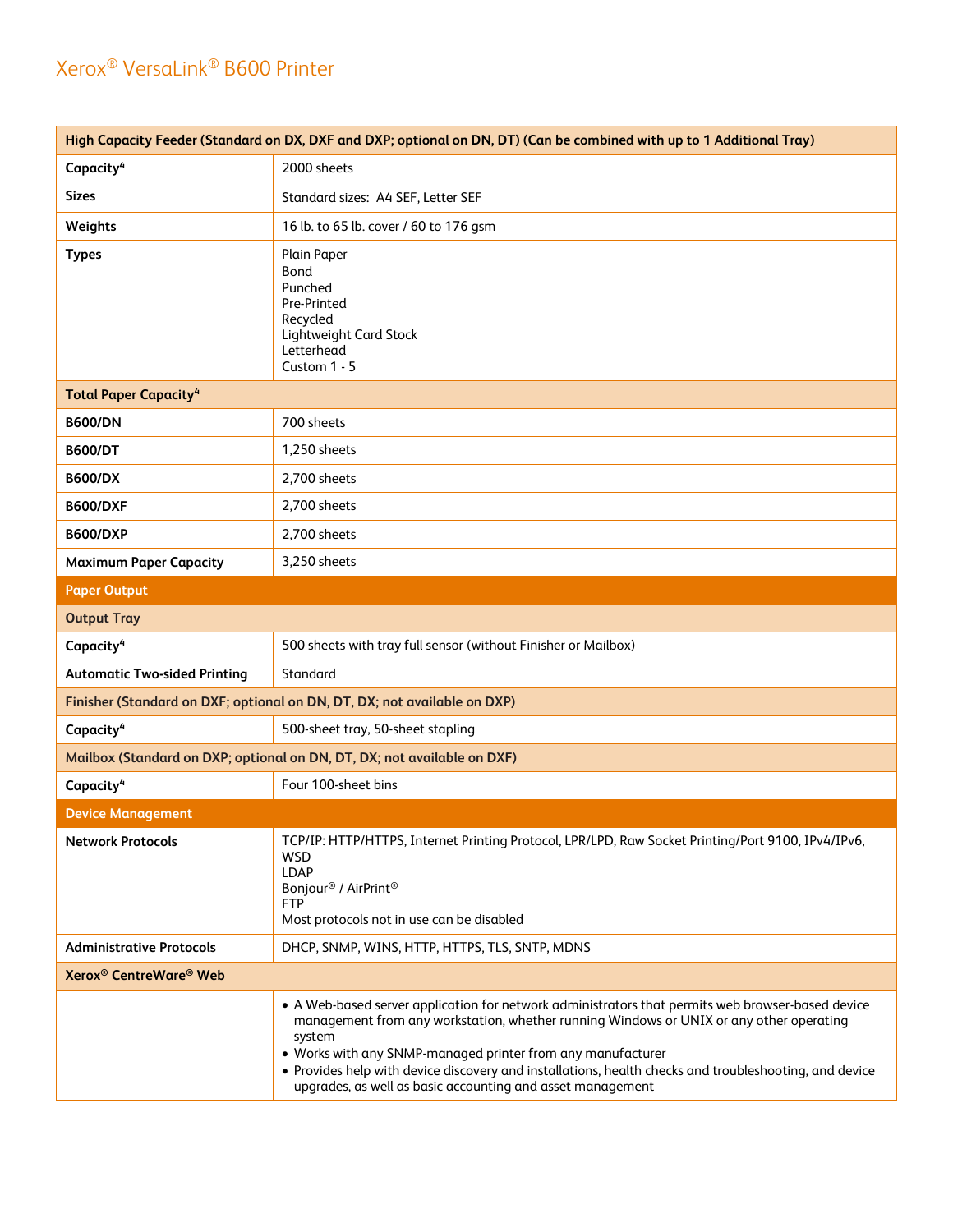| <b>Embedded Web Server - Integrated Device Web Page</b>              |                                                                                                                                                                                                                                                                                                                                             |                    |  |
|----------------------------------------------------------------------|---------------------------------------------------------------------------------------------------------------------------------------------------------------------------------------------------------------------------------------------------------------------------------------------------------------------------------------------|--------------------|--|
| <b>Device Status</b>                                                 | Web server embedded<br>• Tray status/contents<br>• Consumables status<br>• Billing / Usage<br>• Quick Links                                                                                                                                                                                                                                 |                    |  |
| <b>Print Queue Viewing</b>                                           | Job print queue management-view and delete                                                                                                                                                                                                                                                                                                  |                    |  |
| <b>Job Submission</b>                                                | Print-ready files (PS (with optional PostScript option), PCL, PDF, XPS, JPEG)                                                                                                                                                                                                                                                               |                    |  |
| <b>Device Administration</b>                                         | Allows simple, remote installation setting of configuration options and management of the device                                                                                                                                                                                                                                            |                    |  |
| <b>Browsers</b>                                                      | Microsoft <sup>®</sup> Internet Explorer <sup>®</sup> 11<br>Microsoft Edge <sup>™</sup> 38<br>Mozilla <sup>™</sup> Firefox <sup>®</sup> 48<br>Apple <sup>®</sup> Safari <sup>®</sup> 9.1<br>Google Chrome™ 52                                                                                                                               |                    |  |
| <b>Remote Services</b>                                               |                                                                                                                                                                                                                                                                                                                                             |                    |  |
| Xerox <sup>®</sup> Meter Assistant <sup>®</sup> Service              | Automates the process of collecting and submitting meter reads for tracking and billing of Xerox®<br>device usage. Eliminates the need for time-consuming end-user involvement and ensures that meter<br>reads are submitted to Xerox on time.                                                                                              |                    |  |
| Xerox <sup>®</sup> Supplies Assistant <sup>®</sup><br><b>Service</b> | Automatically orders supplies for Xerox® output devices based on actual usage, eliminating the need to<br>manually manage supplies inventory.                                                                                                                                                                                               |                    |  |
| <b>MaintenanceAssistant</b>                                          | Offers a fast (and free) way to resolve potential issues and receive assistance and automate the<br>troubleshooting/repair process. Diagnostic data is sent to Xerox, allowing for problems to be solved<br>faster with increased uptime.                                                                                                   |                    |  |
| <b>What Comes in the Box</b>                                         |                                                                                                                                                                                                                                                                                                                                             |                    |  |
|                                                                      | VersaLink B600 Printer<br>Standard Capacity Print Cartridge -Black: 10,300 print capacity <sup>5</sup><br>Software and Documentation CD (with User Manual, Quick Install Guide, Safety, Regulatory, Recycling<br>and Disposal Guides, Print Drivers, and Warranty Statement)<br><b>Installation Guide</b><br>Quick Use Guides<br>Power cord |                    |  |
| <b>Supplies and Accessories</b>                                      | Quantity                                                                                                                                                                                                                                                                                                                                    | <b>Part Number</b> |  |
| <b>Supplies</b>                                                      |                                                                                                                                                                                                                                                                                                                                             |                    |  |
| <b>Extra-High Capacity Toner</b><br>Cartridge                        | Black: 46,700 standard pages <sup>5</sup>                                                                                                                                                                                                                                                                                                   | 106R03944          |  |
| <b>High Capacity Toner Cartridge</b>                                 | Black: 25,900 standard pages <sup>5</sup>                                                                                                                                                                                                                                                                                                   | 106R03942          |  |
| <b>Standard Capacity Toner</b><br>Cartridge                          | Black: 10,300 standard pages <sup>5</sup>                                                                                                                                                                                                                                                                                                   | 106R03940          |  |
| <b>Drum Cartridge</b>                                                | Black: 60,000 pages <sup>6</sup>                                                                                                                                                                                                                                                                                                            | 101R00582          |  |